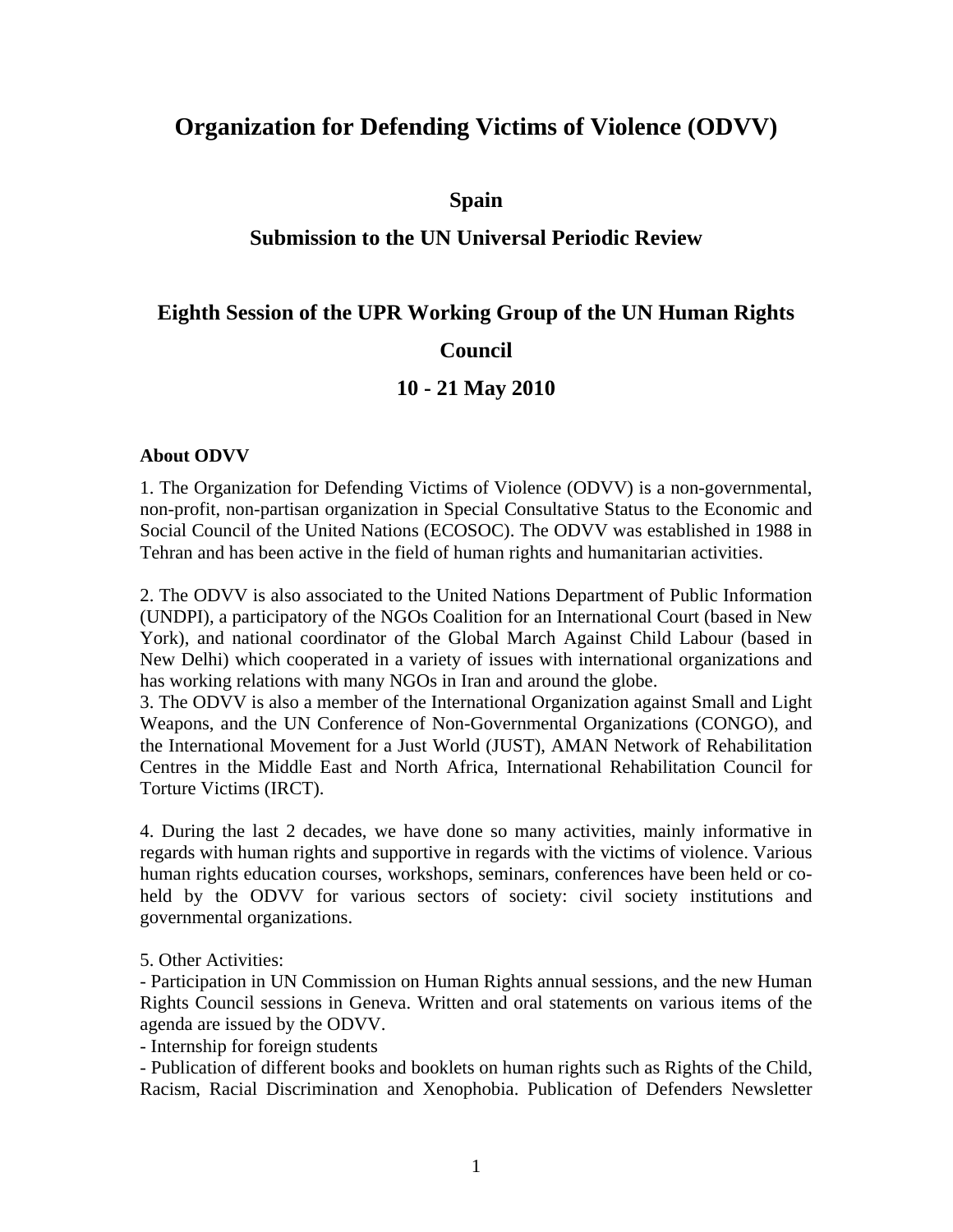(English), human rights news and developments bulletin (Farsi), Rights of the Child bulletin (Farsi

- Daily electronic human rights newsletter in English and Farsi

#### **Background**

6. Spain is a democratic constitutional monarchy with a parliament. Spain's GDP is approximately 1.43 trillion dollars, and its unemployment rate drops each year. While respecting its human rights commitments, the Spanish government has ratified various human rights conventions and optional protocols and has been a forerunner in the realization of these rights. The UPR is an opportunity to review governments' achievements and problems with regards to the implementation of their human rights commitments. Therefore the ODVV felt it necessary to first of all point out Spanish government's positive achievements which are as follows:

a) Strengthening existing policies and programmes on education.

b) Independent and unbiased press and media with an emphasis on the realization of the right to freedom of expression and belief.

c) Guaranteeing gender equality and adoption of special measures for the realization of nondiscrimination in favour of women.

d) Attention towards financial and economic crises and the necessity of the observation of human rights regarding these challenges.

e) Conformation of the constitution and domestic laws with the UDHR and other international human rights instruments.

7. Violence against women and domestic violence is a challenge that grips all governments, and the Spanish government is not exempt in this regard. By adopting preventive measures against domestic violence the Spanish government has utilized numerous mechanisms. Despite the criminalization of domestic violence and setting up of special courts, and the setting of heavy sentences for those who commit these crimes, the Spanish government is still facing serious problems.

#### **Recommendations**

8. Attention must be made that all forms of acts of violence against women are gross violations of human rights and seriously hinder the development and strengthening of peace and democracy. The ODVV recommends the following to the Spanish government in this regard:

a) Necessity to teach to respect women's rights by adding special courses in schools curricula